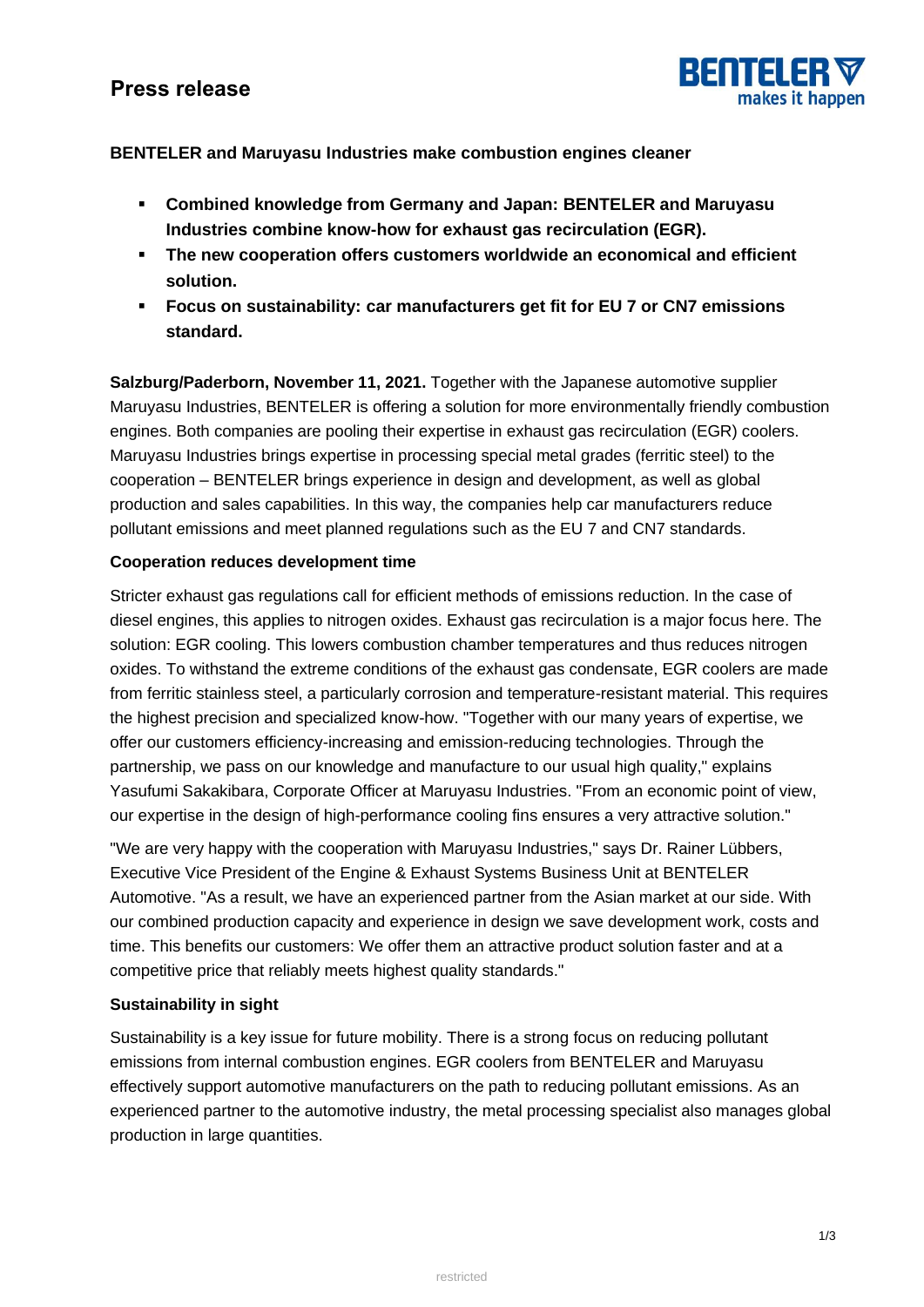

# **Press release**

### Background:

### **Future standard tightens CO2 limits and reduces permissible pollutant emissions**

Although the share of electrically powered cars is increasing in Europe, most passenger cars still use internal combustion engine technology. To further improve sustainable mobility in this area, too, BENTELER is developing environmentally friendly and future-proof products. These already comply with the pollutant limits that will become mandatory in the EU in a few years.

The exact specifications of the EU 7 and CN7 standards have not yet been determined. However, car manufacturers will be faced with the challenge of reducing pollutant emissions by around an additional 50%. It will also be necessary for the car exhaust system to ensure highly effective purification of pollutants immediately after the engine is started. The EU 7 and CN7 standards are currently expected to be introduced in 2026 at the latest. Given the multi-year development time of vehicles, this is already having an impact on car manufacturers.

### Photo and caption:

BENTELER-Maruyasu EGR cooler: EGR coolers from BENTELER and Maruyasu Industries help automotive manufacturers reduce pollutant emissions and meet planned regulations such as the EU 7 standard.

**Contact:** BENTELER Group Birgit Held Vice President Corporate Communications/Marketing Phone: +49 89 3740 8137 / Mobile: +49 162 2427 264 E-Mail: [public.relations@benteler.com](mailto:public.relations@benteler.com)

BENTELER Automotive Dr. Yves Ostrowski Head of Communications/Marketing Paderborn, Germany Tel.: +49 5254 81 307610 / Mobile: +49 172 5727257 E-Mail: [public.relations@benteler.com](mailto:public.relations@benteler.com)

#### **About BENTELER**

BENTELER is a global, family-owned company serving customers in automotive technology, the energy sector and mechanical engineering. As metal processing specialists, we develop, produce and distribute safety-related products, systems and services worldwide.

In the 2020 financial year, Group revenues were €6.358 billion. Under the management of the strategic holding BENTELER International AG, headquartered in Salzburg, Austria, the Group is organized into the Divisions BENTELER Automotive and BENTELER Steel/Tube. Our around 27,000 employees at 98 locations in 28 countries offer first-class manufacturing and distribution competence – all dedicated to delivering a first-class service wherever our customers need us. BENTELER. The family of driven professionals. Since 1876.

[www.benteler.com](http://www.benteler.com/)in